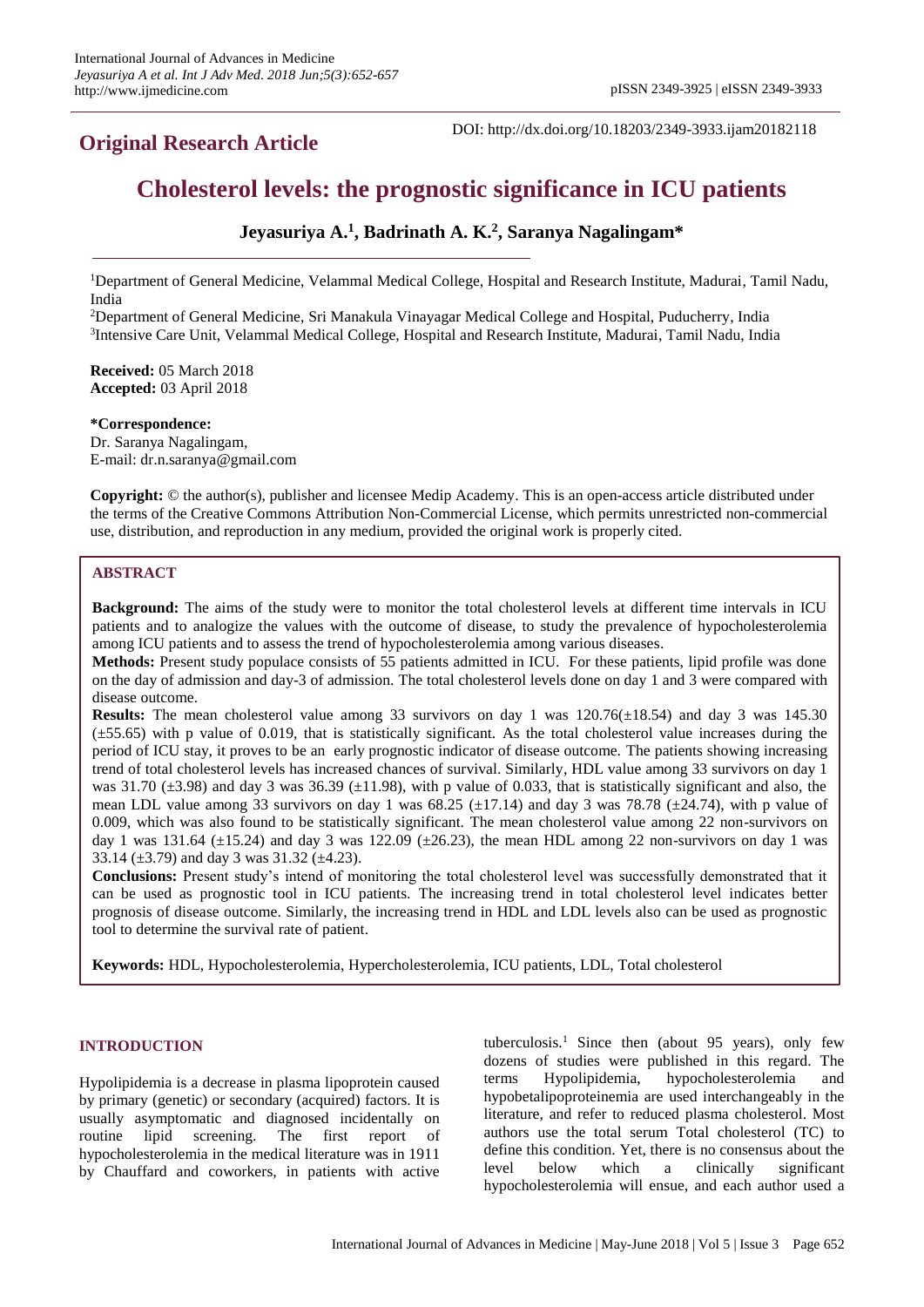different cut-off value. Most of the authors use a cut-off value between 120 mg/dl(3.1 mmol/l) and 150m/dl  $(3.88$ mmol/l).<sup>2,3</sup> However some authors use higher levels up to 190mg/dl (4.9mmol/l) while others use lower values such as  $100$ mg/dl  $(2.59$ mmol/l $)^{4-8}$ 

Epidemiologic studies have identified a relationship between hypocholesterolemia (<130mg/dL)and increased mortality from all causes and authors in present study have considered total cholesterol less than 160 mg/dL as hypocholesterolemia based on American Heart Association.9,10 Hypocholesterolemia occurring with the development of infection was demonstrated during the 15-year period of the Kaiser Permanente study, conducted in 15000 healthy men and women.<sup>11</sup>

Other authors have associated hypocholesterolemia with inflammatory states.<sup>12,13</sup> A 30% or greater reduction in lipid and lipoprotein concentrations is known to occur in a variety of inflammatory states.<sup>13</sup> Interleukin-6 and tumor necrosis factor-α have been implicated as potent negative regulators of lipoprotein metabolism in vitro and in vivo.14-16 Fraunberger and coworkers demonstrated a relationship between hypocholesterolemia and several disease states, as well as organ dysfunction.<sup>15</sup>

The present preliminary study is thus an attempt to document the cholesterol level at different time intervals in ICU patients and to compare it with the outcome of disease. In this study patients suffering from wide range of diseases are included.

The objectives of the study were to estimate the cholesterol levels at different time intervals in ICU patients, to assess the trend of cholesterol levels in different diseases and to compare the cholesterol levels with the disease outcome and the survival.

#### **METHODS**

A hospital based cross sectional study. The study group consisted of 55 patients admitted in the Department of General Medicine, in ICU, ICCU at Sri Manakula Vinayagar Medical College and Hospital, Puducherry during the period of 15 months from November 2014 until March 2016.

All patients with positive clinical findings were further the study was done in ICU patients suffering from sepsis, single or multiple organ failure during the given span of time. After getting the informed consent from the patient and patient's attenders, history taking regarding age, sex, marital status, chronic medical illness, family history of diabetes mellitus, hypertension, other cardiac disease are noted down.

Blood sample was collected on day of admission and on third day to do lipid profile. The increase or decrease in cholesterol value was compared with outcome of disease.

All the patients were examined and the following parameters were evaluated in all cases.

- Total cholesterol, high density lipoprotein, low density lipoprotein, and triglycerides are measured on day of admission (0 hours) and on day3 (72 hours).
- Complete blood count
- Liver function test
- Renal function test
- Arterial blood gas analysis
- Electrolytes
- Random blood sugar
- Chest X Ray
- ECHO
- CT Brain
- Cerebrospinal Fluid Analysis
- USG Abdomen or KUB

Sample size calculated as 55 using the prevalence value of 3.6% and allowable error as 5 by using the formula given below. 17,18

 $4*(prevalence)$  (100 - prevalence)/ (Allowable error)<sup>2</sup>

 $4pq/L^2 = 4*(3.6) (100-3.6) / (5)^2 = 55$ 

The study participants were recruited randomly during the study period pertaining to the inclusion and exclusion criteria. The written informed consent was obtained from the close relatives regarding the research purpose and confidentiality was ensured. The sampling was done till we got the desired sample size.

#### *Inclusion criteria*

Patients suffering from following disease are included in the study

- Chronic liver disease
- Acute or chronic renal disease
- Malignancy
- Cardiac failure
- Multiple organ failure
- Sepsis
- Respiratory failure, pneumonia
- Encephalopathy, meningitis.

#### *Exclusion criteria*

Patients with following conditions

- Patients on statins treatment, with change in dosage in recent six months.
- Patients newly started with statin drugs within last six months.
- Poisoning.
- Stroke.
- Acute coronary syndrome.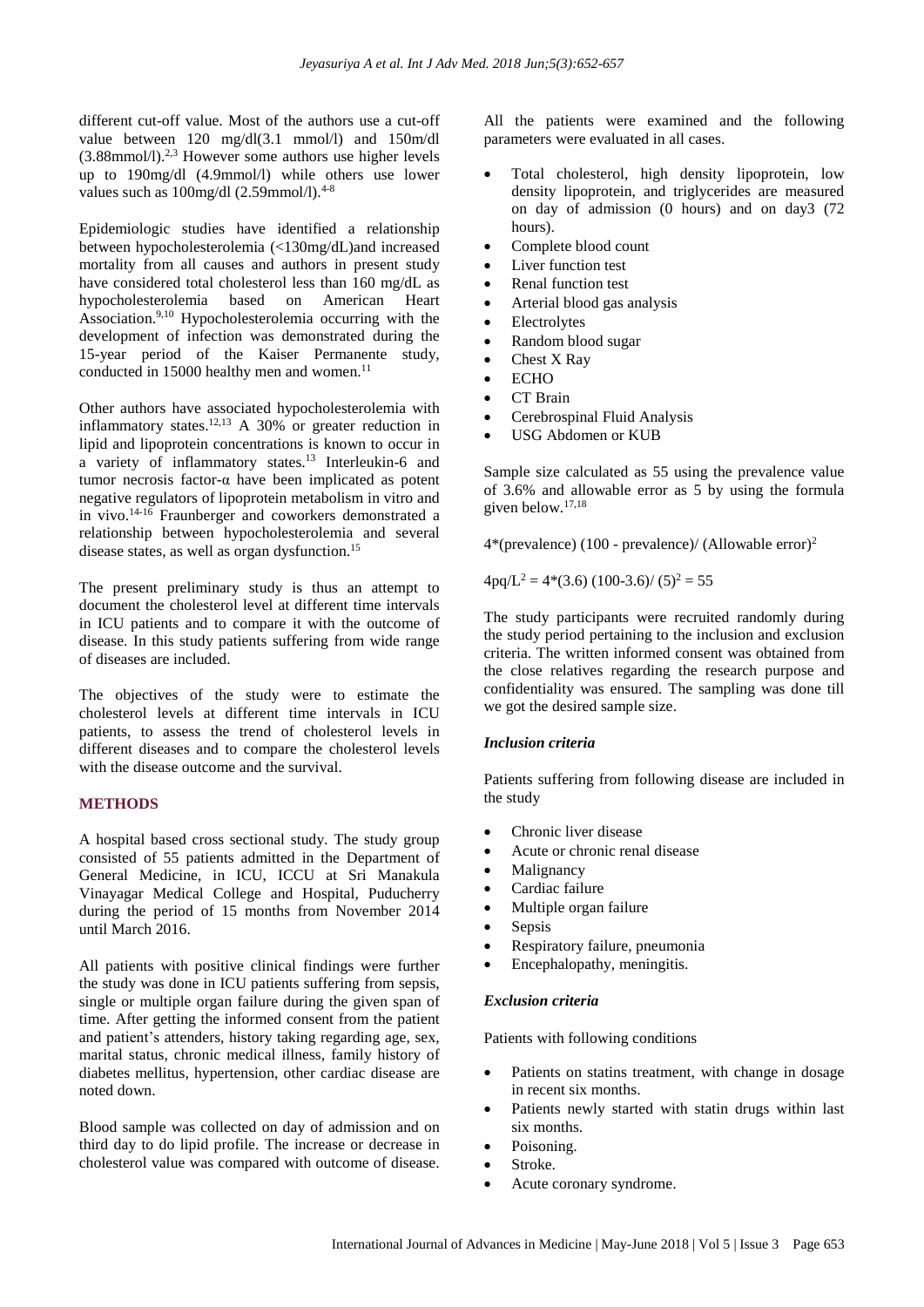Electrolyte disturbance.

#### **RESULTS**

During the study period of 15 months from November 2014 to March 2016, total of 55 ICU patients were recruited in the study.

Out of the 55 patients taken up for study, 33 patients got recovered from disease and discharged, while 22 patients died of disease.

#### *Age distribution among subgroups*

The 55 patients included in the study belong to different age group. Majority were belonging to above 60 years and only 2 patients with the age less than 30yrs were in the study population, of which one survived and one died of disease. Among the 24 patients with the age above 60yrs in the study population, 16 patients survived and 8 patients died.

## *Gender distribution*

The survival rate was more among males 67% (22) than females 33% (11) whereas in the non survivors group there was no much difference among genders. SMOKING: In the survivors subgroup 19 patients were non-smokers and 14 were smokers. Similarly, among the non-survivors subgroup non-smokers (13) were more than smokers (9).

#### *Alcohol consumption*

Among 55 ICU patients included in the study, 22 patients had the habit of alcohol consumption, of which 12 patients survived and 10 patients died of disease, whereas the patients who had no alcohol consumption habit, 21 survived and 12 died of disease.

#### *Diabetes mellitus, hypertension and cad*

Among the study population 22 were diabetic and 17 were hypertensive patients. The survival rate was similar in both diabetics and hypertensive patients which was 30%, but it was not statistically insignificant whereas the non survival rate was more 55% among diabetics than 32% hypertensive patients.

Among 55 ICU patients included in the study, 46 patients had no underlying Coronary Artery Disease, of which 29 patients survived and 17 patients died of disease. The non survival rate was 33% among patients with CAD which was not statistically significant.

#### *Chronic kidney and renal disease*

Among the study population 5 patients and one patient had chronic kidney and liver disease respectively. The

survival and non survival were not influenced by either kidney or liver disease in this group (Table 1).

#### *Lipid profile*

In this study, lipid profiles among 55 patients were compared between day-1 and day-3 of the study period.

#### **Table 1: Socio demographic and other variables in relation to disease outcome.**

| <b>Variables</b>               | <b>Survivors</b><br>(33) | <b>Non</b><br><b>survivors</b><br>(22) | P value |  |  |  |
|--------------------------------|--------------------------|----------------------------------------|---------|--|--|--|
| Age group                      |                          |                                        |         |  |  |  |
| $<$ 40 yrs                     | 4                        | 3                                      | 0.838   |  |  |  |
| 41 to 50 yrs                   | $\overline{4}$           | 5                                      |         |  |  |  |
| 51 to 60 yrs                   | 9                        | 6                                      |         |  |  |  |
| $>60$ yrs                      | 16                       | 8                                      |         |  |  |  |
| Gender                         |                          |                                        |         |  |  |  |
| Male                           | 22                       | 12                                     |         |  |  |  |
| Female                         | 11                       | 10                                     | 0.266   |  |  |  |
| <b>Smoking habit</b>           |                          |                                        |         |  |  |  |
| Yes                            | 14                       | 9                                      | 0.568   |  |  |  |
| N <sub>o</sub>                 | 19                       | 13                                     |         |  |  |  |
| <b>Alcohol consumption</b>     |                          |                                        |         |  |  |  |
| Yes                            | 12                       | 10                                     |         |  |  |  |
| No                             | 21                       | 12                                     | 0.346   |  |  |  |
| <b>Diabetes mellitus</b>       |                          |                                        |         |  |  |  |
| Yes                            | 10                       | 12                                     |         |  |  |  |
| No                             | 23                       | 10                                     | 0.654   |  |  |  |
| Hypertension                   |                          |                                        |         |  |  |  |
| Yes                            | 10                       | $\overline{7}$                         |         |  |  |  |
| N <sub>0</sub>                 | 23                       | 15                                     | 0.568   |  |  |  |
| <b>Coronary artery disease</b> |                          |                                        |         |  |  |  |
| Yes                            | 4                        | 5                                      |         |  |  |  |
| N <sub>o</sub>                 | 27                       | 17                                     | 0.249   |  |  |  |
| <b>Chronic kidney disease</b>  |                          |                                        |         |  |  |  |
| Yes                            | 3                        | $\overline{c}$                         | 0.673   |  |  |  |
| No                             | 30                       | 20                                     |         |  |  |  |

In the comparison of total cholesterol among the survivors subgroup on day-1 and day-3, was found to be statistically significant.

Similarly, the comparison of HDL, LDL between day-1 and day-3, among the survivors subgroup was also found to be statistically significant.

Whereas the comparison of total cholesterol, HDL and LDL among the non-survivors sub group was not statistically significant.

The comparison of triglyceride and VLDL, between day-1 and day-3, among the survivors and non-survivors sub groups was not statistically significant. It is shown in the (Table 2).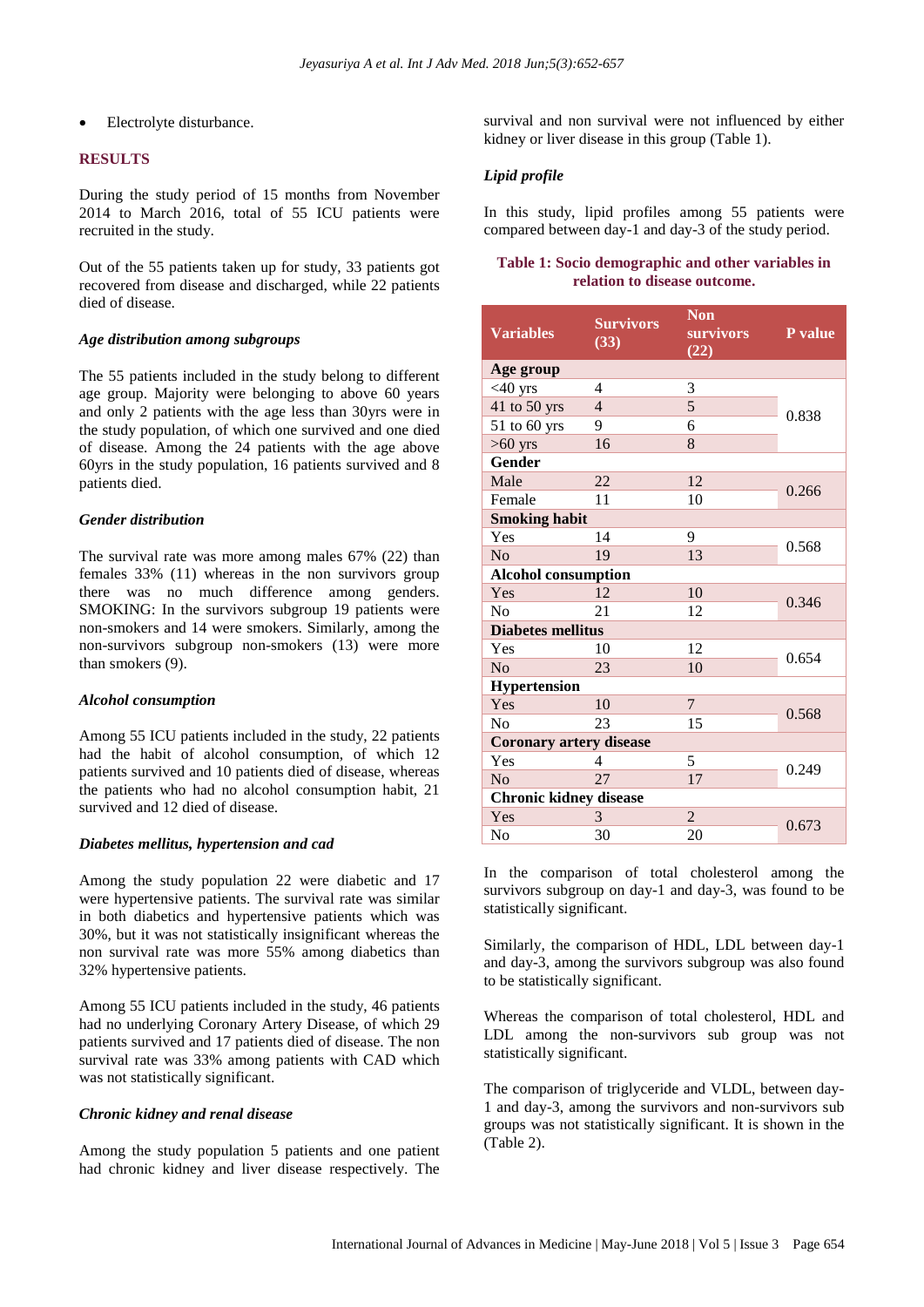|             |       | <b>Survivors</b><br>$(n=33)$ <sup>*</sup> Mean $\pm SD$ | p value | <b>Non-survivors</b><br>$(n=22)$ Mean $\pm SD$ | p value ** |
|-------------|-------|---------------------------------------------------------|---------|------------------------------------------------|------------|
| TC          | Day 1 | $120.76 \pm 18.54$                                      | 0.019   | $131.64 \pm 15.24$                             | 0.083      |
|             | Day 3 | $145.30 \pm 55.65$                                      |         | 122.09±26.23                                   |            |
| <b>HDL</b>  | Day 1 | $31.70 \pm 3.98$                                        | 0.033   | $33.14 \pm 3.79$                               | 0.137      |
|             | Day 3 | $36.39 \pm 11.98$                                       |         | $31.32 \pm 4.23$                               |            |
| <b>LDL</b>  | Day 1 | $68.25 \pm 17.14$                                       | 0.009   | $74.57 \pm 18.67$                              | 0.265      |
|             | Day 3 | 78.78±24.74                                             |         | $69.33 \pm 25.59$                              |            |
| <b>TGL</b>  | Day 1 | $104.82 \pm 59.73$                                      | 0.356   | $130.18 \pm 95.79$                             | 0.275      |
|             | Day 3 | $114.67 \pm 91.19$                                      |         | $115.82 \pm 57.94$                             |            |
| <b>VLDL</b> | Day 1 | $19.97 \pm 10.89$                                       | 0.871   | $23.52 \pm 13.95$                              | 0.443      |
|             | Day 3 | $19.81 \pm 8.64$                                        |         | $21.86 \pm 9.7$                                |            |

**Table 2: Analysis of lipid profile values among survivors and non survivors on first and third day.**

## **DISCUSSION**

Cholesterol levels are adversely affected by infection or organ dysfunction, but the physiologic significance for these decreased concentrations is not known. The terms Hypolipidemia, hypocholesterolemia and hypobetalipoproteinemia are used interchangeably in the literature, and refer to reduced plasma cholesterol. Most authors use the total serum cholesterol (TC) to define this condition. Yet, there is no consensus about the level below which a clinically significant hypocholesterolemia will ensue, and each author used a different cut-off value. Most of the authors use a cut-off value between 120mg/dl  $(3.1 \text{ mmol/l})$  and  $150 \text{m/d}$   $(3.88 \text{ mmol/l})^{2.5}$  However, some authors use higher levels up to 190mg/dl (4.9mmol/l) while others use lower values such as 100mg/dl (2.59mmol/l).4-8 Epidemiologic studies have identified a relationship between hypocholesterolemia (<130mg/dL)and increased mortality from all causes and we in present study have considered total cholesterol less than 160 mg/dL as hypocholesterolemia based on American Heart Association.<sup>9,10</sup> Among the patients admitted in ICU suffering from various diseases, 55 patients meeting inclusion criteria were taken up for this study. For these patients lipid profile were done on day 1 and day 3 of admission.



**Figure 1: Distribution of cases according to disease outcome.**

#### *Total cholesterol and disease outcome*

In this study the mean cholesterol value among 33 survivors on day 1 was  $120.76(\pm 18.54)$  and day 3 was  $145.30(\pm 55.65)$ , it is statistically significant. Similarly, the previous study done by Das S et al among 55 patients in ICU, showed mean cholesterol value among 22 survivors on day 1 was  $110(\pm 11)$  and day 3 was 113( $\pm$ 12), which was statistically significant.<sup>19</sup> As the total cholesterol value increases during the period of stay in ICU, is proven to be early prognostic indicator of disease outcome. The patients showing increasing trend of total cholesterol levels has increased chances of survival. In the study done by Das S et al among 55 ICU patients, mean cholesterol value among 33 non-survivors on day 1 was  $90(\pm 9)$  and day 3 was  $90(\pm 8)$ , which was statistically significant.<sup>19</sup> Whereas in my study, the mean cholesterol value among 22 non-survivors on day 1 was 131.64( $\pm$ 15.24) and day 3 was 122.09( $\pm$ 26.23), which was statistically not significant. As discussed by Das S et al patients showing decreasing trend of total cholesterol levels is a poor prognostic indicator of disease outcome, whereas my study does not confirm the above results.<sup>19</sup> This is because in Das S et al study ICU patients suffering from sepsis disease alone was taken for study, but in my study ICU patients suffering from various disease were included hence the disease outcome varies independent of total cholesterol value.<sup>19</sup>

#### *HDL and disease outcome*

In this study the mean HDL value among 33 survivors on day 1 was  $31.70(\pm 3.98)$  and day 3 was  $36.39(\pm 11.98)$ , it is statistically significant. But in the previous study done by Das S et al among 55 patients in Icu, showed mean HDL value among 22 survivors on day 1 was  $29(\pm 3)$  and day 3 was  $26(\pm 3)$ , which was statistically not significant. It has been found in this study that increasing trend in HDL level during the period of hospital stay can also be used as an early prognostic indicator of disease outcome. The patients showing increasing trend of HDL levels has increased chances of survival.<sup>19</sup> Further studies are required to confirm these results. In the study done by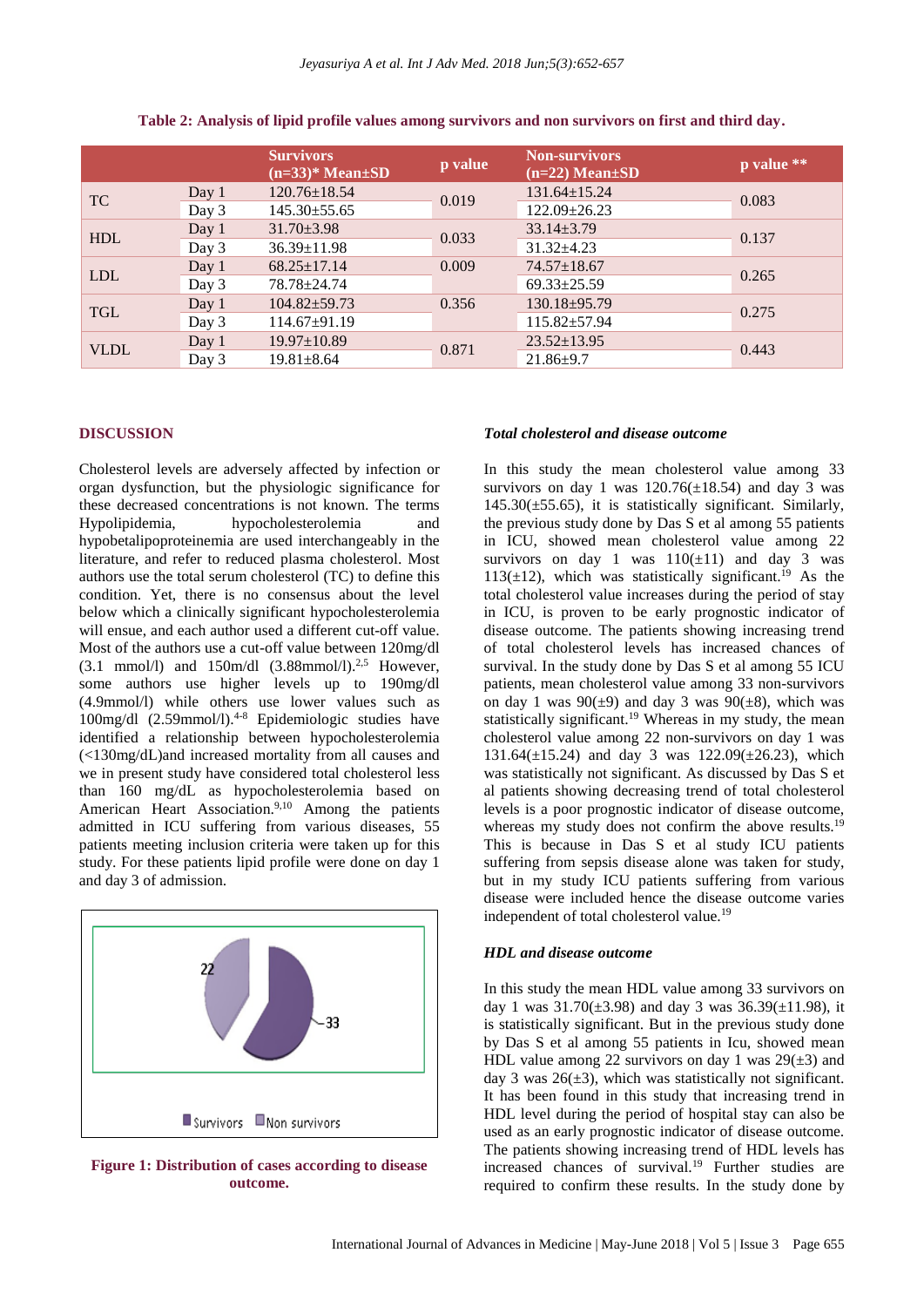Das S et al, mean HDL value among 33 non-survivors on day 1 was  $23(\pm 2)$  and day 3 was  $22(\pm 2)$ , which was statistically not significant.<sup>19</sup> Similarly in my study, the mean HDL among 22 non-survivors on day 1 was 33.14( $\pm$ 3.79) and day 3 was 31.32( $\pm$ 4.23), which is also statistically not significant.

#### *LDL and disease outcome*

The mean LDL value among 33 survivors on day 1 was 68.25( $\pm$ 17.14) and day 3 was 78.78( $\pm$ 24.74) which is statistically significant found in this study also deferred from the previous study done by Das S et al showed mean LDL value among 22 survivors on day 1 was  $36(\pm 10)$  and day 3 was  $42(\pm 8)$ , which was statistically not significant.<sup>19</sup> It has been additionally found in this study that increasing trend in LDL level during the period of hospital stay can also be used as an early prognostic indicator of disease outcome. The patients showing increasing trend of HDL levels has increased chances of survival. Further studies are required to confirm these results.

#### *Lipid profile and various diseases*

Among 55 patients included in the study, 5 patients were found to be suffering from end stage renal disease and were undergoing periodic hemodialysis. Among those 5 patients, 3 patients survived and 2 died of disease during the period of study. The patients who showed increasing trend of total cholesterol survived, and those showed decreasing trend died. Thus hypocholesterolemia was an independent predictor of death in patients on hemodialysis, which is similar to previous cohort study done by Iseki et al, on hemodialysis patients.<sup>20</sup> Totally 9 ICU patients suffering from coronary artery disease were in the study, out of which 4 survived and 5 died of disease. Among the survived patients there was increasing trend in total cholesterol was observed during the ICU stay, all though their values were less than 160mg/dl, whereas decreasing trend in total cholesterol value is seen among the non-survivors. Further studies are needed to assess the ideal total cholesterol value to be maintained in coronary artery disease patients. Although, similar pattern of increasing trend in total cholesterol levels were seen among 10 survivors of hypertensive patients and decreasing trend in total cholesterol levels among 7 non-survivors, the p value was not statistically significant. Among 22 diabetic patients included in the study, the pattern of increasing trend in total cholesterol levels were seen among 10 survivors of diabetic patients and decreasing trend in total cholesterol levels among 12 non-survivors, the p value was not statistically significant.

#### **CONCLUSION**

It is clear from present study that monitoring the total cholesterol level can be used as prognostic tool in ICU patients. The increasing trend in total cholesterol level indicates better prognosis of disease outcome. Similarly the increasing trend in HDL and LDL levels also can be used as prognostic tool to determine the survival rate of patient.

*Funding: No funding sources Conflict of interest: None declared Ethical approval: The study was approved by the Institutional Ethics Committee*

#### **REFERENCES**

- 1. Wilson RF, Barletta JF, Tyburski JG. Hypocholesterolemia in sepsis and critically ill or injured patients. Crit Care. 2003;7(6):413-4.
- 2. Richardson JP, Hricz L. Risk factors for the development of bacteremia in nursing home patients. Arch Fam Med. 1995;4(9):785-9.
- 3. Oster P, Muchowski H, Heuck CC, Schlierf G. The prognostic significance of hypocholesterolemia in hospitalized patients. Klin Wochenschr. 1981;59(15):857-60.
- 4. Lévesque H, Gancel A, Pertuet S, Czernichow P, Courtois H. Hypocholesterolemia: prevalence, diagnostic and prognostic value. Study in a department of internal medicine. Presse Med. 1991; 20(39):1935-8.
- 5. Ruíz-Sandoval JL, Cantú C, Barinagarrementeria F. Intracerebral hemorrhage in young people: analysis of risk factors, location, causes, and prognosis. Stroke.1999;30(3):537-41.
- 6. D'Arienzo A, Manguso F, Scaglione G, Vicinanza G, Bennato R, Mazzacca G. Prognostic value of progressive decrease in serum cholesterol in predicting survival in Child-Pugh C viralcirrhosis. Scand J Gastroenterol. 1998;33(11):1213-8.
- 7. Windler E, Ewers-Grabow U, Thiery J, Walli A, Seidel D, Greten H. The prognostic value of hypocholesterolemia in hospitalized patients. Clin Investig. 1994;72(12):939-43.
- 8. Leardi S, Altilia F, Delmonaco S, Cianca G, Pietroletti R, Simi M. Blood levels of cholesterol and postoperative septic complications. Ann Ital Chir. 2000;71(2):233-7.
- 9. Clementien VL, Marieke DB, Nimet K, et al. Serm lipids and disease severity in children with severe meningococcal sepsis. Crit Care Med. 2005;33:1610-5.
- 10. Criqui MH. Very low cholesterol and cholesterol lowering. leaflet 71-0059. American Heart Association. 1994.
- 11. Gordon BR, Parker TS, Levine DM, Saal SD, Wang JC, Sloan BJ et al. Low lipid concentrations in critical illness: implications for preventing and treating endotoxemia. Crit Care Med. 1996;24:584-  $\mathbf Q$
- 12. Gordon BR, Parker TS, Levine DM, Saal SD, Wang JC, Sloan BJ et al. Relationship of hypolipidemia to cytokine concentrations and outcomes in critically ill surgical patients. Crit Care Med. 2001;29:1563-8.